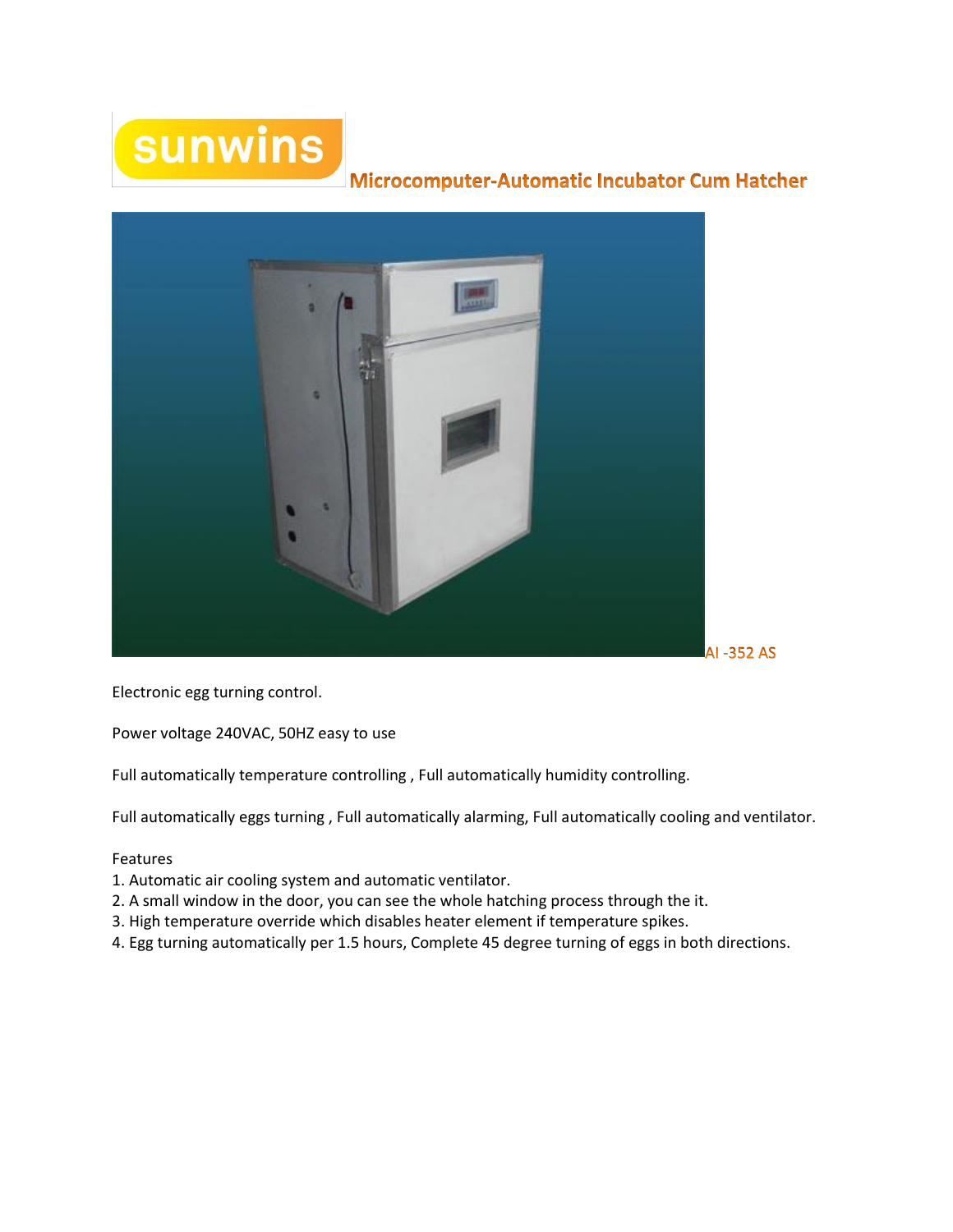#### **Technical Specification**

Model : AI-352AS Microcomputer-Automatic Incubator Cum Hatcher Total capacity for eggs: 352 for eggs of chickens, black-bone chickens, pigeons, earth chickens, mountain chickens, partridges; 252 for eggs of mandarin ducks, turkeys, peacocks, ducks; 125 for eggs of middle geese, geese, wide geese; 884 for quail, each kind of bird's egg Working voltage: 220V Electric power: 200 W Precision of temperature measurement≤±0.1℃ Size of the equipment: 700 x 530 x 1100 (mm)

#### **Model :AI-520AS**

Microcomputer-Automatic Incubator Cum Hatcher Total capacity for eggs: 520 for eggs of chickens, black-bone chickens, pigeons, earth chickens, mountain chickens, partridges; 378 for eggs of mandarin ducks, turkeys, peacocks, ducks; 192 for eggs of middle geese, geese, wide geese; 1326 for quail, each kind of bird's egg Working voltage: 220V Electric power: 200W Precision of temperature measurement≤±0.1℃ Size of the equipment:  $700 \times 530 \times 1300$  (mm)

### **Model : AI-1056 AS**

Microcomputer-Automatic Incubator Cum Hatcher Total capacity for eggs: 1056 for eggs of chickens, black-bone chickens, pigeons, earth chickens, mountain chickens, partridges; for layer, meat chicken, wild duck; 700 for eggs of mandarin ducks, turkeys, peacocks, ducks; 450 for eggs of middle geese, geese, wide geese; 2652 for quail, each kind of bird's egg Working voltage: 220V Electric power: 300 W Precision of temperature measurement≤±0.1℃ Size of the equipment:  $0.92 \times 0.64 \times 1.35$  (meter)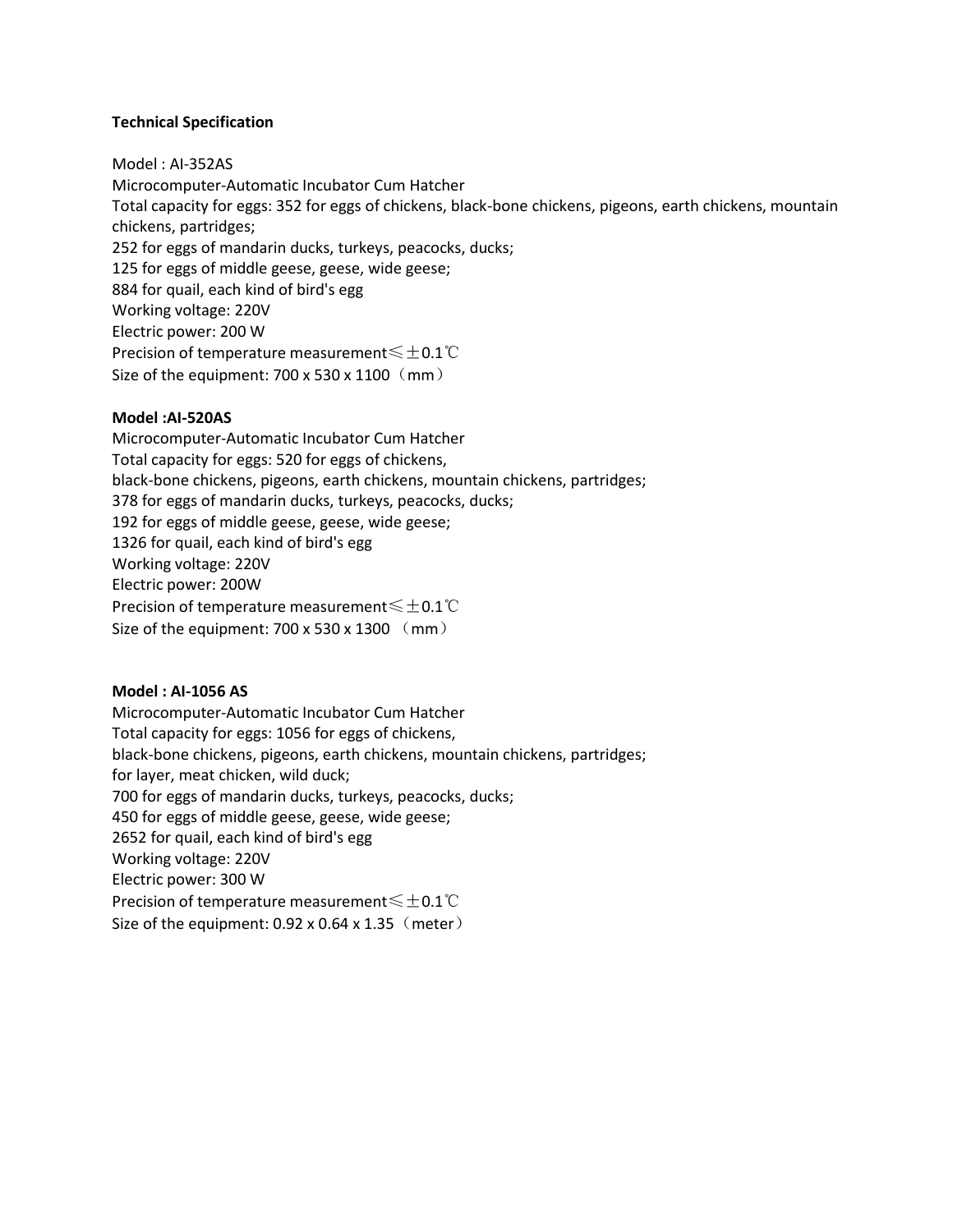

Al- 520 AS Model : AI- 1056 AS

#### **Model : AI-1584AS**

New type egg incubator, chicken egg incubator, automatic hatchery machine. setter: 1584 eggs hatcher: 200 eggs (can upgrade to 1784eggs) Incubator including: 1.Egg try 18 pcs 2.Hatching basket 2 pcs 3.Egg candle 4.Can upgrade 18 pcs blue hatching basket 5.1584 chicken eggs,1134 duck egg,576 goose eggs,3978 quail eggs Feature of incubator Working voltage: 240V Electric power: 300 W Precision of temperature measurement≤±0.1℃ 1.Micro-computer LCD controller 2.Automatic egg turning system 3.automatic alarm system. 4.automatic cooling and ventilation system. 5.automatic temperature and humidity control system. 6.Auto mode for ; chicken,duck,goose,pigeon,pheasant. 7.Cooling mode 8.UV light Dimension :1310mm x670mmx1700mm

Weight : (100kg)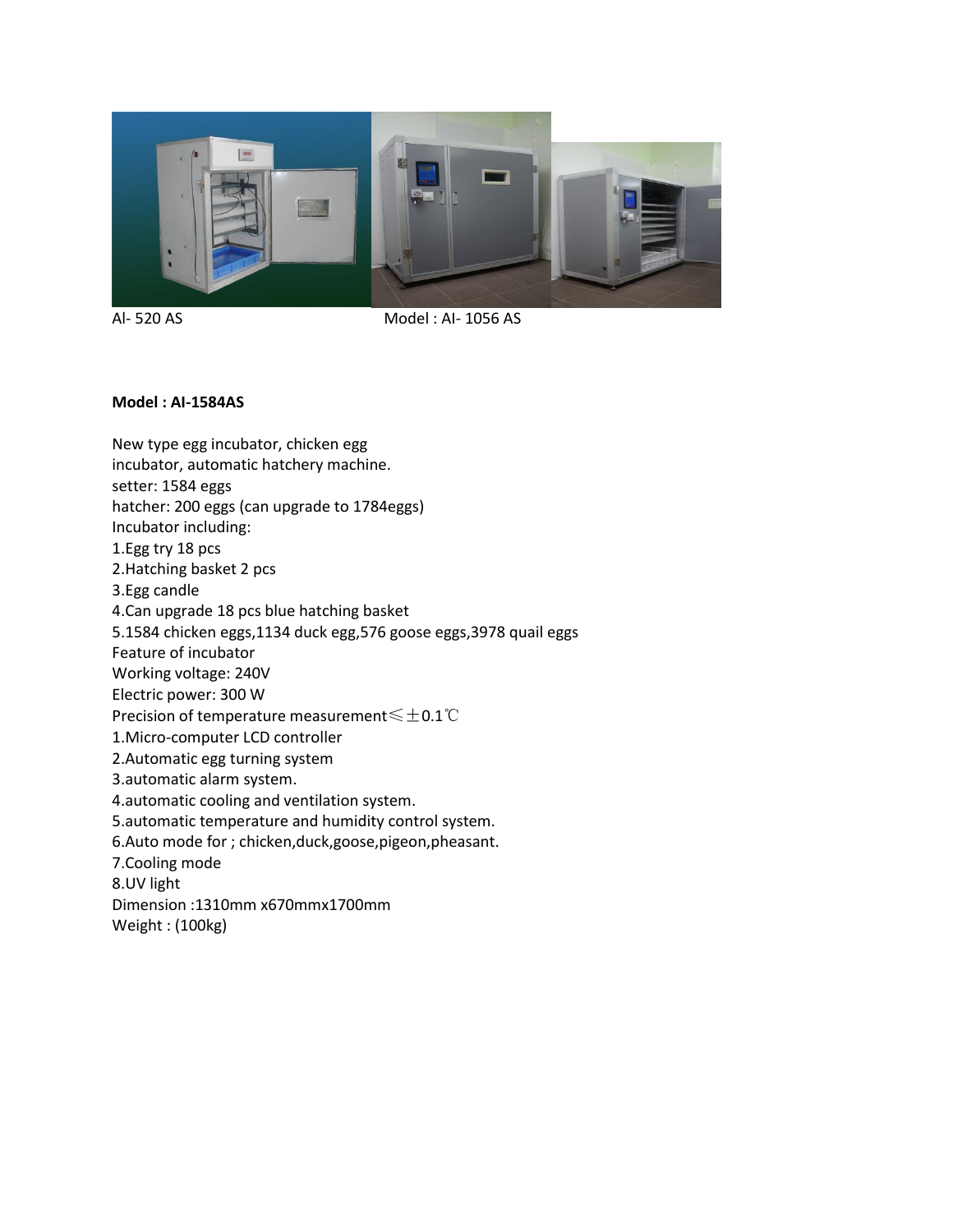

AI-1584AS